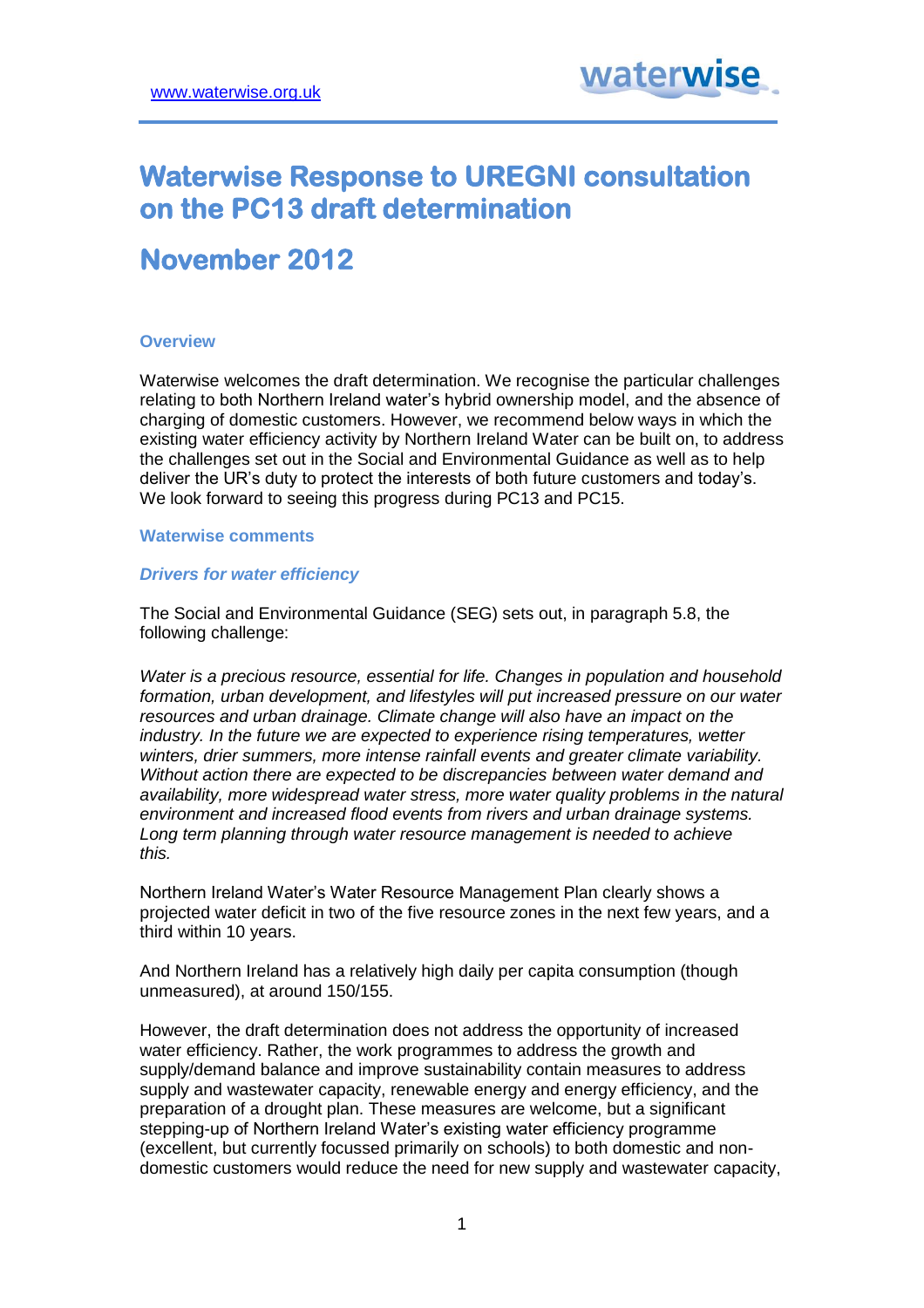reduce energy use in pumping and treating, and reduce the energy bills of customers.

Wasting less hot water in homes, through showers and taps, would reduce household energy bills: heating water in homes currently accounts for 6% of total UK greenhouse gas emissions.

Water efficiency is also a key tool in tackling the impacts of climate change and population changes set out in the SEG. And it is a more flexible supply/demand measure than fixed assets such as reservoirs, the siting of which may not tie in with shifting demand patterns under climate change.

## *Proposed water efficiency measures*

Waterwise proposes a partnership retrofitting programme during the 6 years of PC15, supported by data from a pilot project during PC13.

Waterwise's UK Evidence Base for Large-scale Water Efficiency shows water savings of up to 12% per household per day, with uptake rates of up to 60%. A pilot of several hundred or several thousand homes would provide a NI-specific evidence base with which to augment this. A retrofitting programme covering most if not all of Northern Ireland's 700,000 homes could then be undertaken during the six years of PC15. A water efficiency retrofit of taps, toilets and showers can be undertaken for £50 to £100 a house, and need only take around an hour – to maximise water savings, it is essential that it includes advice to the householder on using their new products as well as general water-using behaviour. Waterwise will soon be launching a dedicated training programme to address this. Anglian Water is retrofitting 84,000 homes for water efficiency during the current five-year price review period: a programme of similar or bigger scale could be designed for the 6 years of PC15.

Such a programme could most cost-effectively be carried out by piggybacking on existing home visit programmes – UK experience shows this reduces cost and increases uptake and water savings. For example, the Northern Ireland Housing Executive's boiler replacement scheme, and fuel poverty programmes, should also include a water efficiency retrofit and advice.

Other measures which could be undertaken include varying the infrastructure (connection) charge for more sustainable (water-efficient) new build, and water neutrality, requiring developers to retrofit schools, hospitals, businesses and potentially homes in the area of a new development, so that overall demand doesn't increase, post-build.

## **Customers**

Waterwise led a groundbreaking water and energy efficiency retrofitting and behaviour change partnership in three areas of England, linking the local water company and social housing providers. *Tap into Savings* included 4,500 home visits (10,000 were targetted), and evaluation showed that saving money was not the main driver for customers accepting the offer of a free retrofit: customers who were not metered for water (currently 2/3 of household water customers in England) also accepted. However, a link with domestic customers via a water bill would help increase engagement with a water efficiency programme.